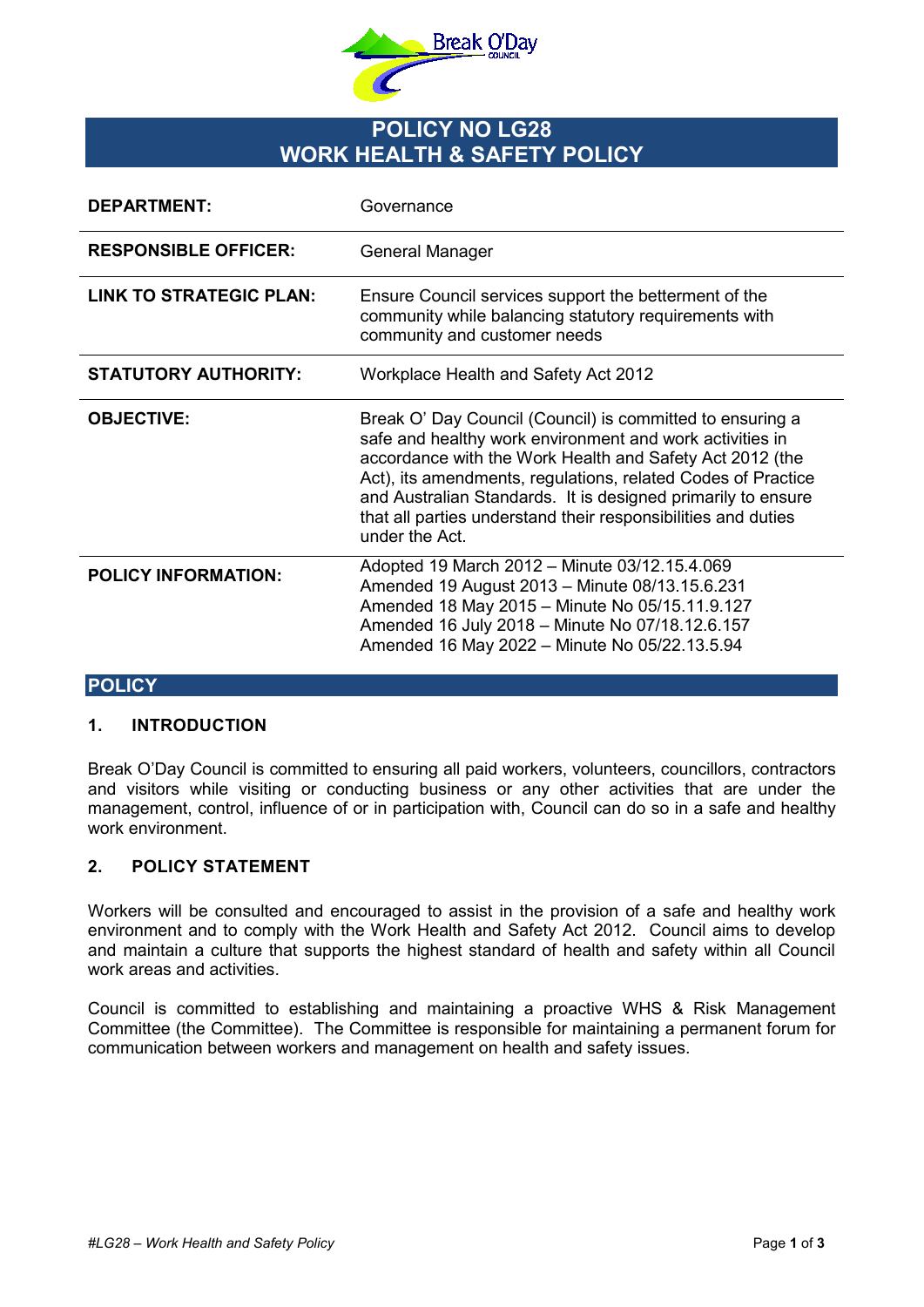

## **3. RESPONSIBILITIES**

In accordance with Sections 19, 28 and 29 of the Act, the duties and responsibilities are outlined as follows:

#### **3.1. COUNCIL**

Council must ensure so far as is reasonably practicable, the health and safety of workers engaged, or caused to be engaged by Council, and workers whose activities in carrying out work are influenced by Council, while the workers are at work.

Council must ensure, so far as is reasonably practicable, that the health and safety of other persons is not put at risk from work carried out as part of the conduct of the business.

Furthermore, Council must as far as is reasonably practicable:

- provide and maintain a work environment without risks to health and safety
- provide and maintain safe plant and structures
- provide and maintain safe systems of work
- ensure the safe use, handling and storage of plant, structures and substances
- provide adequate facilities for the welfare at work of workers in carrying out work for the business, including ensuring access to those facilities
- provide any information, training, instruction or supervision that is necessary to protect all persons from risks to their health and safety arising from work carried out as part of the conduct of the Council
- ensure that the health of workers and the conditions of the workplace are monitored for the purpose of preventing illness or injury of workers arising from the conduct of the business

#### **3.2. WORKERS**

While at work, a worker must:

- take reasonable care for his or her own health and safety
- take reasonable care that his or her acts or omissions do not adversely affect the health and safety of other persons
- comply, so far as the worker is reasonably able, with any reasonable instruction that is given by Council to allow the person to comply with the Act
- cooperate with any reasonable policy or procedure of Council relating to health and safety at the workplace that has been notified to workers

#### **3.3. OTHER PERSONS AT THE WORKPLACE**

A person (eg contractor, visitor) at the workplace must:

- take reasonable care for his or her own health and safety
- take reasonable care that his or her acts or omissions do not adversely affect the health and safety of other persons
- comply, so far as they are reasonably able, with any reasonable instruction that is given by Council to allow Council to comply with the Act.